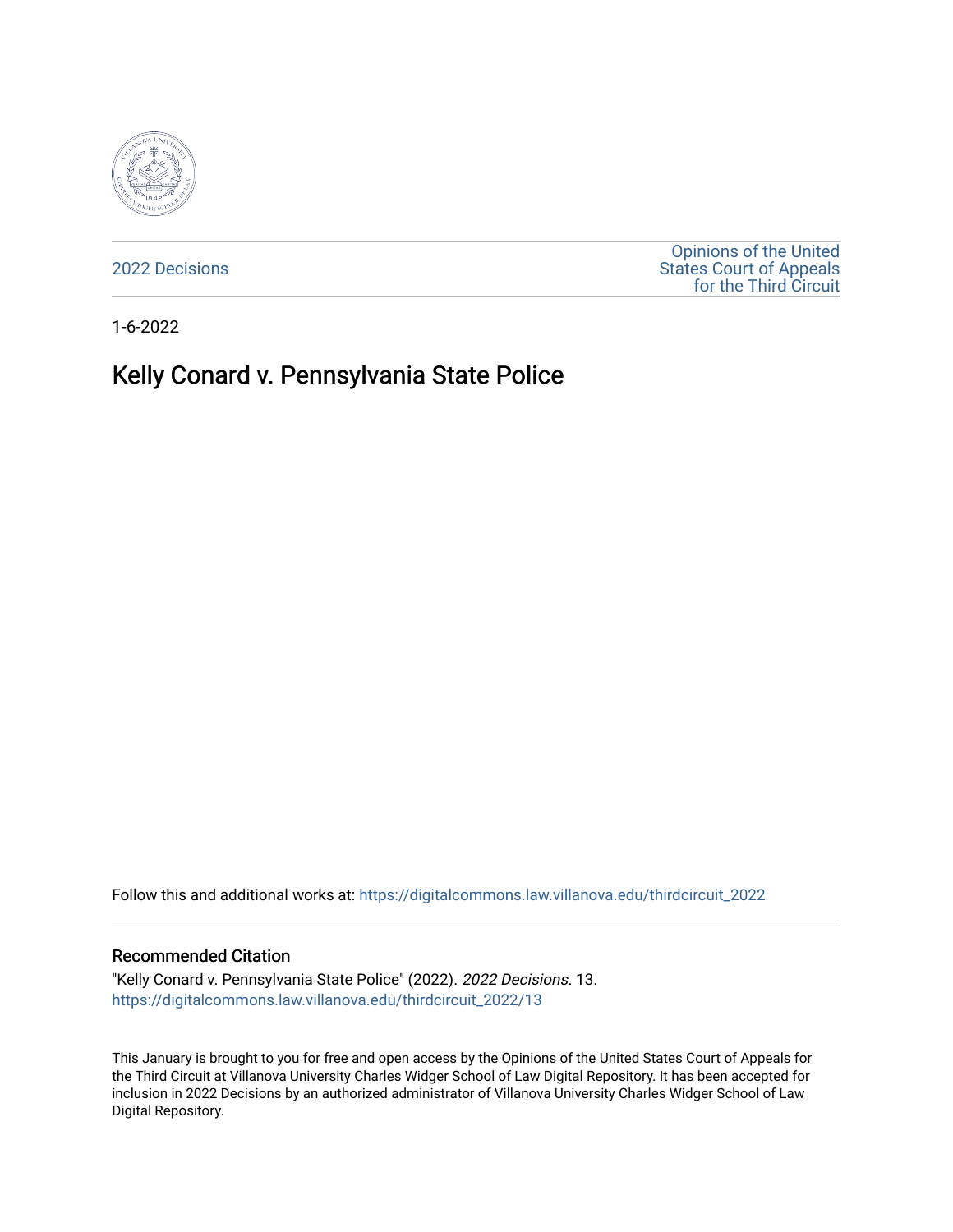## **NOT PRECEDENTIAL**

## UNITED STATES COURT OF APPEALS FOR THE THIRD CIRCUIT

No. 20-3644

# KELLY CONARD,

Appellant

v.

## PENNSYLVANIA STATE POLICE; PSP HUMAN RESOURCES; SGT. JOSEPH TRIPP; DENNIS HILE

On Appeal from the United States District Court for the Middle District of Pennsylvania (D.C. No. 1-15-cv-00351) District Judge: Honorable Sylvia H. Rambo

Submitted Pursuant to Third Circuit L.A.R. 34.1(a) on October 4, 2021

 $\mathcal{L}_\text{max}$ 

Before: GREENAWAY, JR., KRAUSE, and BIBAS, Circuit Judges

(Opinion file: January 6, 2022)

 $\mathcal{L}_\text{max}$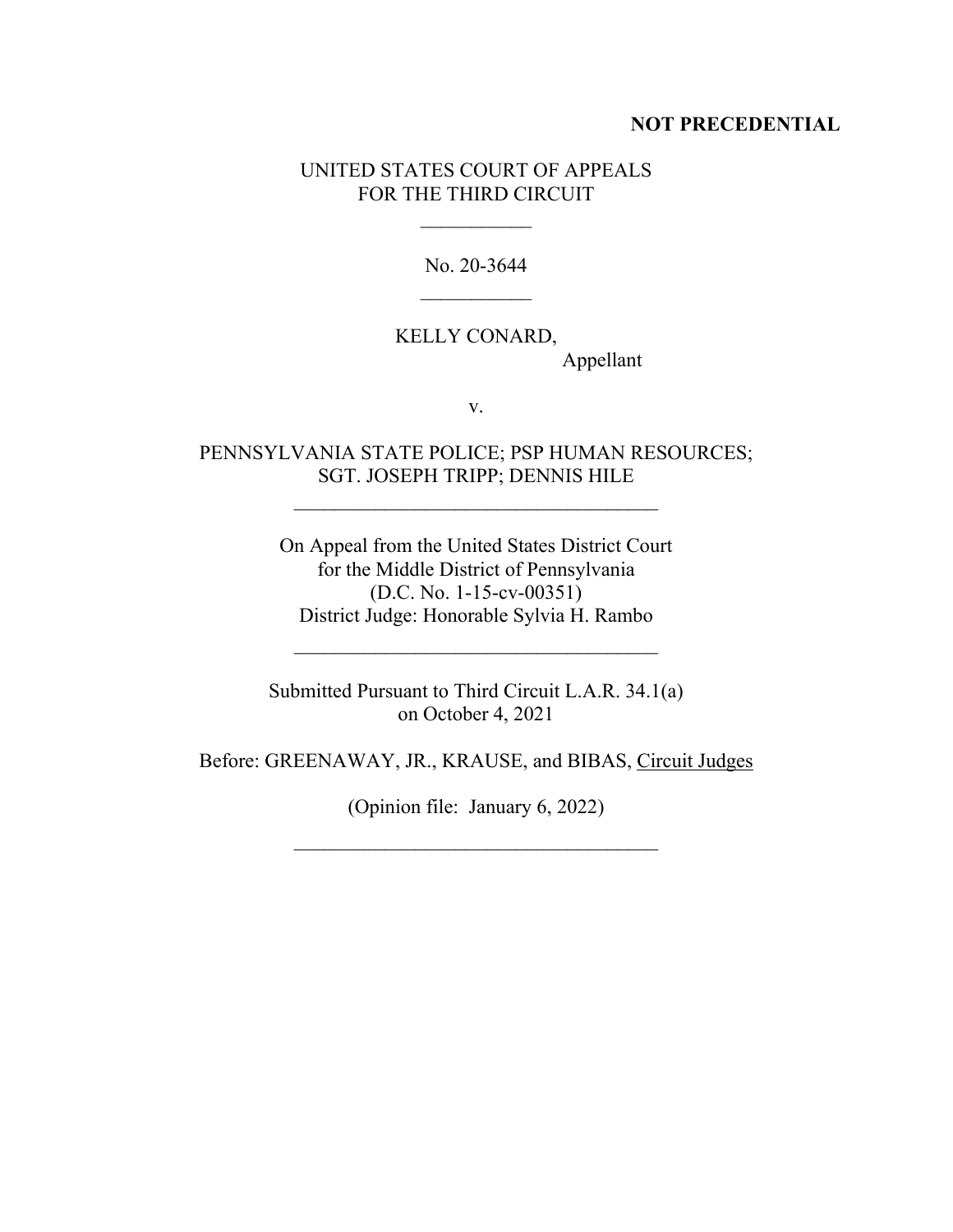## OPINION\*

 $\frac{1}{2}$ 

## PER CURIAM

Pro se appellant Kelly Conard appeals from the District Court's order granting the defendant's motion for summary judgment. For the following reasons, we will affirm the District Court's judgment.

I.

As we write primarily for the parties, who are familiar with the facts, we will discuss the details only as they are relevant to our analysis. Conard worked for the Pennsylvania State Police from 1985 until 2002, when she retired to join her then-husband who was assigned military service in Texas. In 2004, she applied to rejoin the State Police, but was not hired in part because her former supervisors Dennis Hile and Joseph Tripp provided negative feedback regarding Conard's dependability and previous use of sick leave. In November 2005 Conard filed a charge of gender discrimination with the EEOC and the Pennsylvania Human Relations Commission. In July 2006, she filed a federal lawsuit against Hile, Tripp, and the State Police. The District Court ultimately granted the defendants' motion for summary judgment in that suit, and we affirmed in an unpublished opinion. Conard v. Pa. State Police, 360 Fed. Appx. 337, 338 (3d Cir. 2010) (per curiam).

<sup>\*</sup> This disposition is not an opinion of the full Court and pursuant to I.O.P. 5.7 does not constitute binding precedent.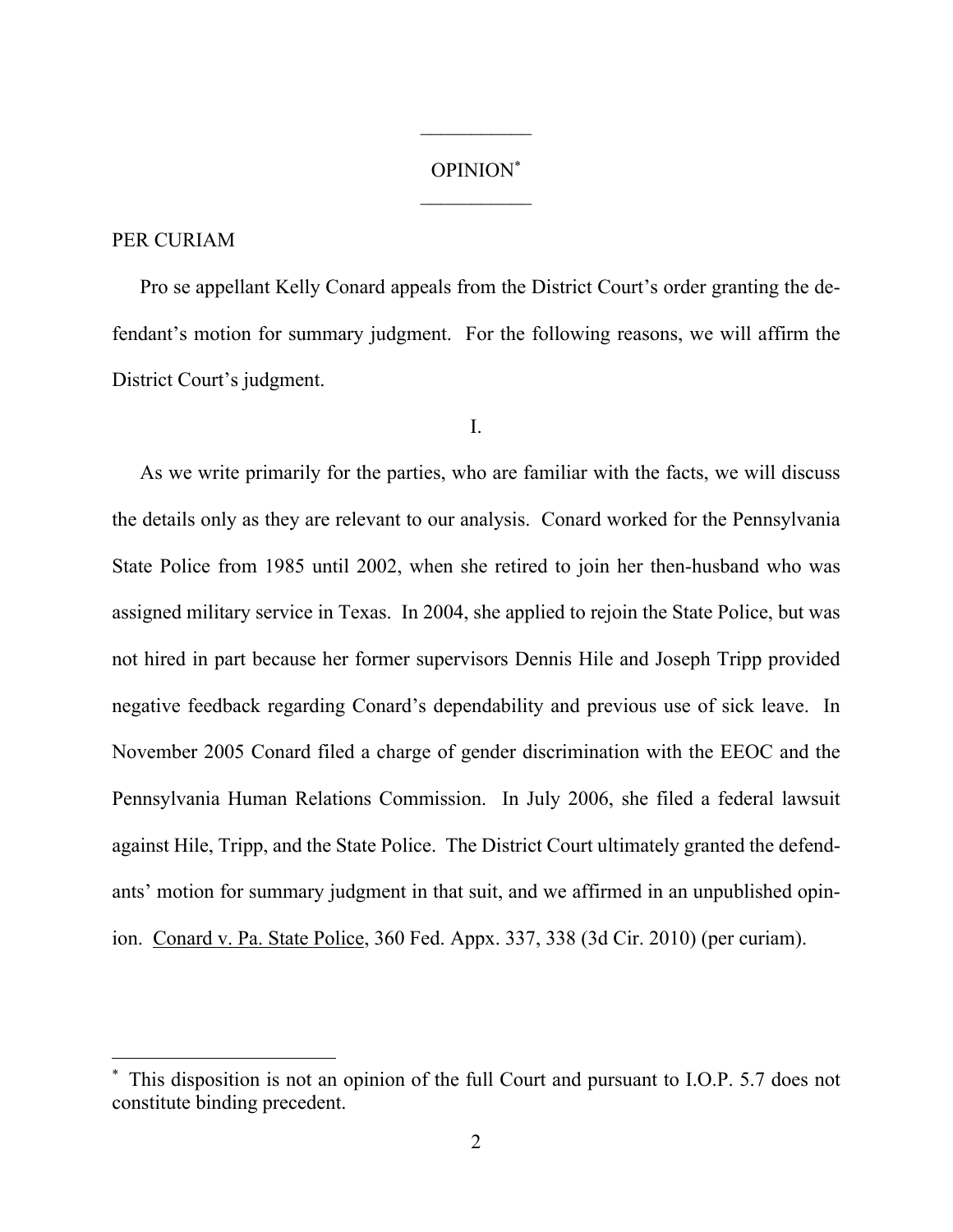In 2015, Conard filed this second action, alleging in part that the same defendants retaliated against her in violation of her First Amendment rights for having brought the first suit. The District Court granted the defendants' motion to dismiss for failure to state a claim on which relief could be granted. On appeal, we clarified the applicable First Amendment legal standard and reversed as to Conard's First Amendment retaliation claim. Conard v. Pa. State Police, 902 F.3d 178, 182-85 (3d Cir. 2018). After discovery, the defendants moved for summary judgment. Conard conceded summary judgment as to Hile and the State Police but argued that the summary judgment record supported a claim that Tripp retaliated against Conard by providing negative employment references.<sup>1</sup>

A Magistrate Judge recommended that the defendants' motion for summary judgment be denied as to Tripp. But the District Court disagreed and granted the defendants' motion in its entirety. Conard appeals.

### II.

We have jurisdiction under 28 U.S.C. § 1291. We exercise plenary review over a grant of summary judgment, applying the same standard that the District Court applies. Barna v. Bd. of Sch. Dirs. of Panther Valley Sch. Dist., 877 F.3d 136, 141 (3d Cir. 2017). Summary judgment is appropriate "if the movant shows that there is no genuine dispute as to any material fact and the movant is entitled to judgment as a matter of law." Fed. R. Civ. P. 56(a). "A factual dispute is 'genuine' if the 'evidence is such that a reasonable jury

<sup>&</sup>lt;sup>1</sup> While Conard is proceeding pro se on appeal, she was represented by one attorney for the beginning of the discovery process and, after she asked the first attorney to withdraw, a second attorney for the conclusion of discovery and summary judgment briefing.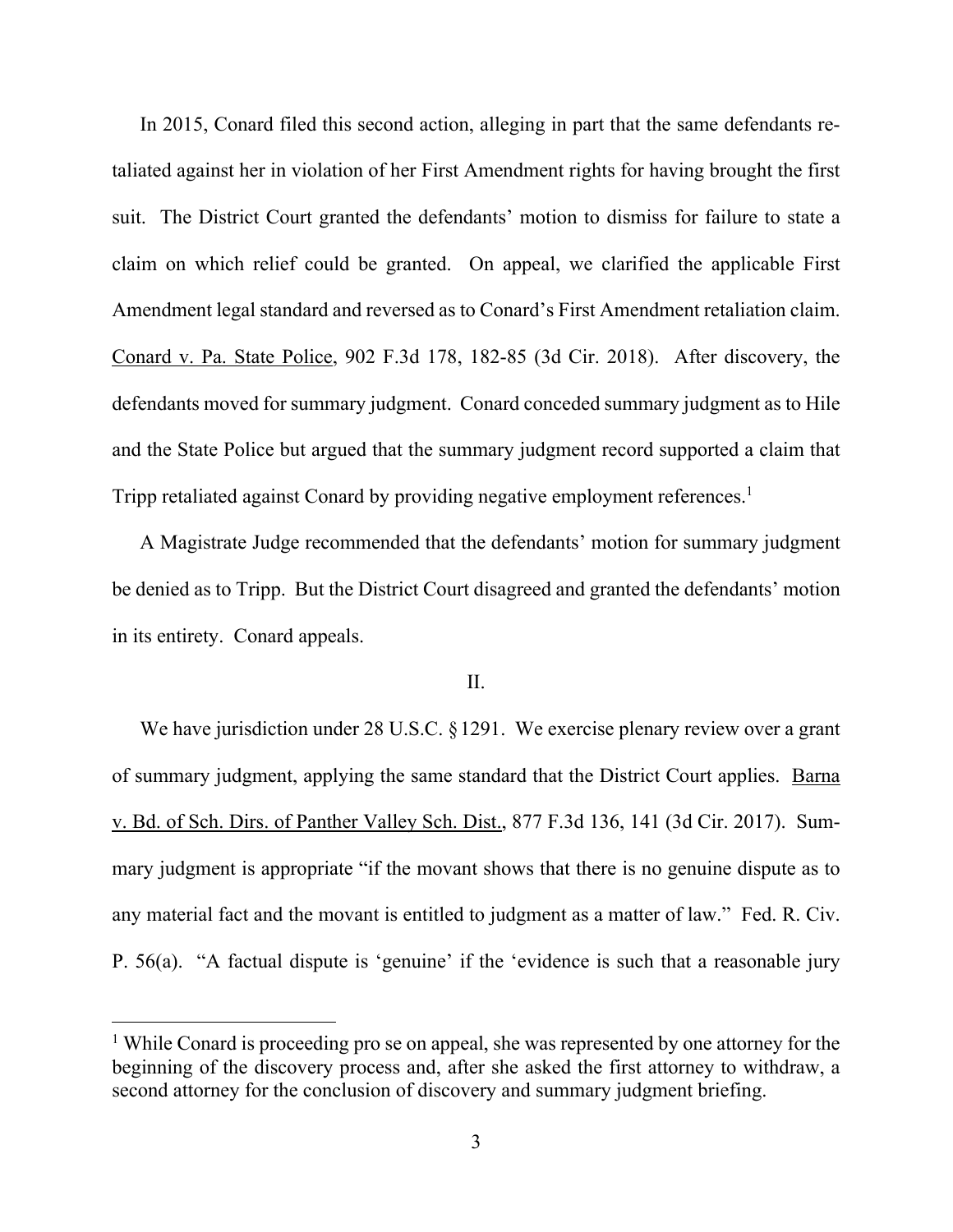could return a verdict for the nonmoving party.'" Razak v. Uber Techs., Inc., 951 F.3d 137, 144 (3d Cir. 2020) (quoting Anderson v. Liberty Lobby, Inc., 477 U.S. 242, 248 (1986)). A factual dispute is "material" if it "might affect the outcome of the suit under the governing law." Id. (internal quotation marks omitted). We "must view the facts and evidence presented … in the light most favorable to the nonmoving party." Id.

## III.

First, we briefly address the scope of the evidentiary record. The defendants accompanied their motion for summary judgment and supporting brief with a statement of undisputed material facts citing deposition testimony and declarations. Conard, through her then-counsel, responded in a brief citing several attached exhibits.<sup>2</sup> On appeal, Conard, now proceeding pro se, submitted more than 200 pages of additional exhibits not cited by either party in the summary judgment briefing before the District Court. While Conard submitted some of these exhibits to the District Court in 2015 when responding to the defendants' motion to dismiss, many others were never submitted to the District Court and some even post-date the District Court's judgment. We cannot consider documents that were not part of the record before the District Court. See In re Capital Cities/ABC, Inc.'s Application for Access to Sealed Transcripts, 913 F.2d 89, 96 (3d Cir. 1990) ("This Court

<sup>&</sup>lt;sup>2</sup> The District Court noted that Conard's submission failed to comply with Middle District of Pennsylvania Local Rule 56.1 by failing to provide a separate counter-statement of material facts. The District Court still conducted a full analysis to determine whether granting summary judgment was appropriate. See Weitzner v. Sanofi Pasteur Inc., 909 F.3d 604, 613 (3d Cir. 2018).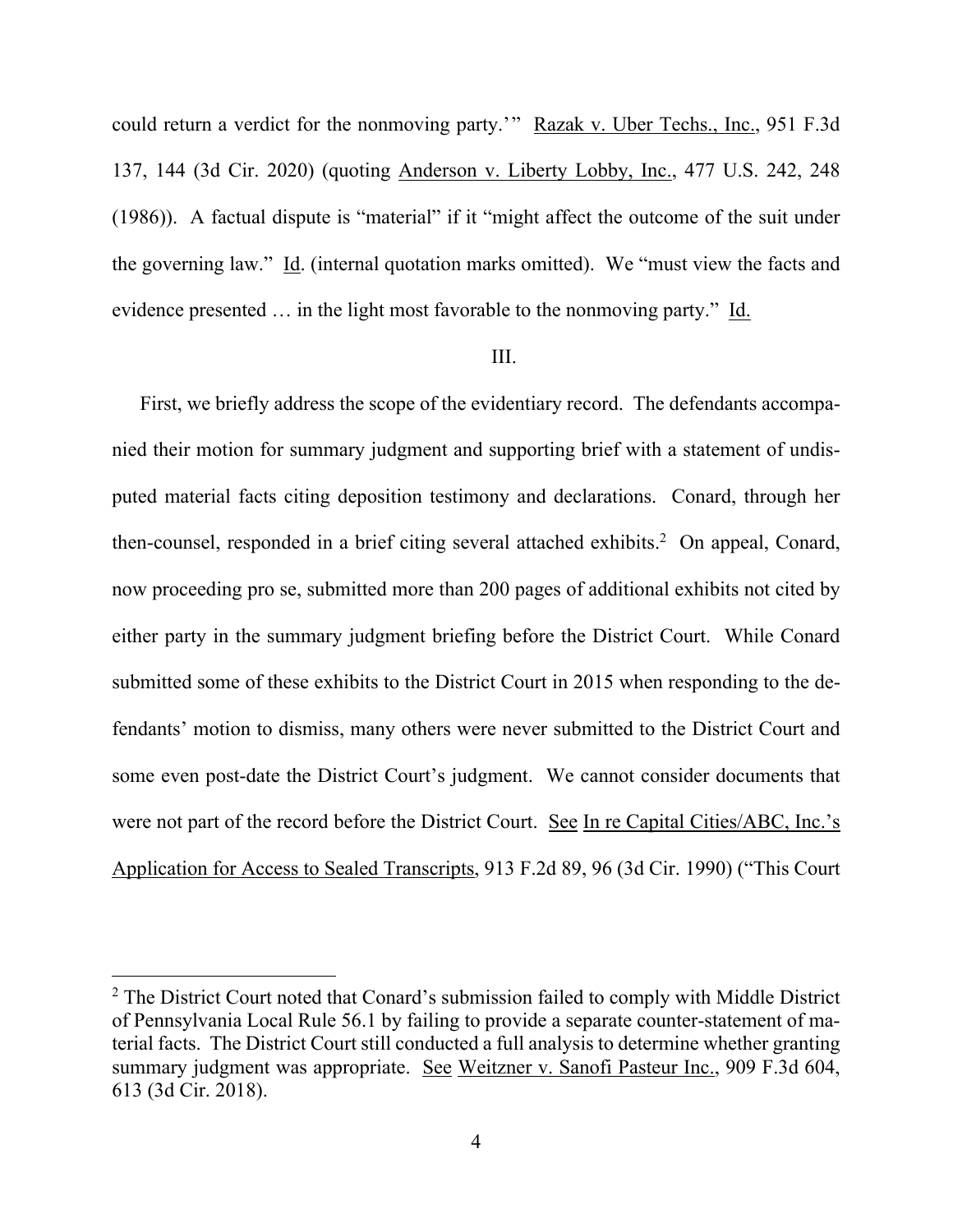has said on numerous occasions that it cannot consider material on appeal that is outside of the district court record.").

To prevail on her First Amendment retaliation claim, Conard had to show that: "(1) she engaged in constitutionally protected conduct, (2) there was retaliatory action sufficient to deter a person of ordinary firmness from exercising her constitutional rights, and (3) there was a causal link between the constitutionally protected conduct and the retaliatory action." Conard, 902 F.3d at 183 (alterations omitted) (quoting Mirabella v. Villard, 853 F.3d 641, 649 (3d Cir. 2017)). There is no dispute that Conard's initiation of the first lawsuit was constitutionally protected conduct. Tripp argues that no genuine dispute as to material facts exists concerning the latter two elements, and that he is entitled to judgment as a matter of law on both points. We focus on the third element, causation.

To establish causation, Conard needed to show that her "'constitutionally protected conduct was a substantial or motivating factor' for the retaliatory conduct." Conard, 902 F.3d at 184 (quoting Watson v. Rozum, 834 F.3d 417, 422 (3d Cir. 2016)). This can be done through "evidence of: (1) an unusually suggestive temporal proximity between the protected activity and the allegedly retaliatory action, or (2) a pattern of antagonism coupled with timing to establish a causal link." Watson, 834 F.3d at 424. If Conard succeeded, Tripp would then have the opportunity to respond by showing that the allegedly retaliatory action would have been taken anyway, independently of any retaliatory animus. Mirabella, 853 F.3d at 651-52; see Hartman v. Moore, 547 U.S. 250, 260 (2006) ("[A]ction colored by some degree of bad motive does not amount to a constitutional tort if that action would have been taken anyway.").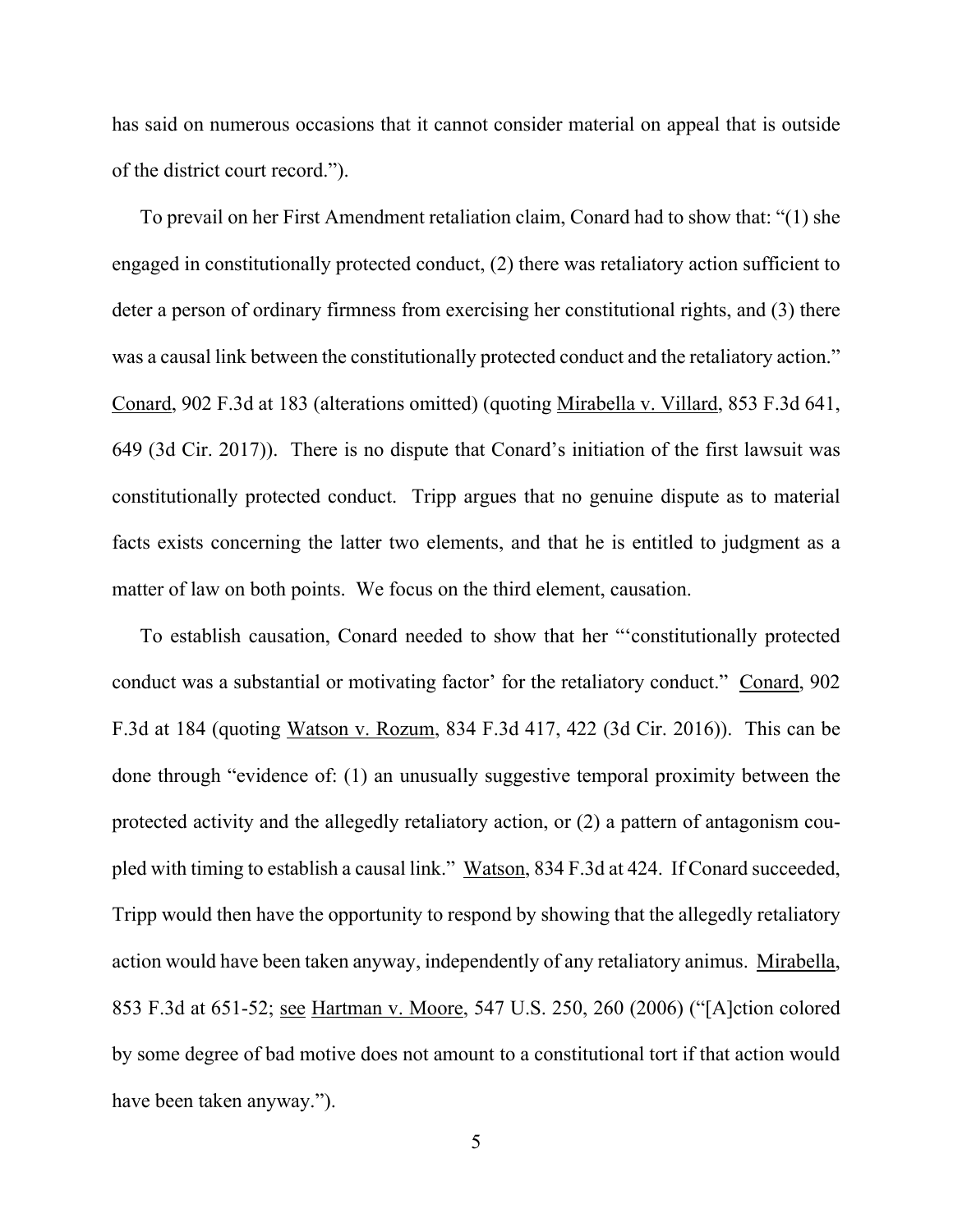Conard alleged that Tripp provided negative references to prospective employers as a result of her first lawsuit. She emphasized the alleged contrast between the generally positive performance reviews prepared by Tripp and Hile during her final years with the State Police and Tripp's later criticisms. But Tripp does not contend, and the record does not support, that this contrast emerged only as retaliation for Conard's first lawsuit. Indeed, Conard's first lawsuit was based in part on this same alleged contrast. She alleged that Tripp helped block her rehiring by inaccurately and unfairly criticizing her prior service. To show retaliation, Conard thus must show that her constitutionally protected activity motivated some escalation in Tripp's conduct beyond this preexisting animosity. See Feldman v. L. Enf't Assocs. Corp., 752 F.3d 339, 349 (4th Cir. 2014) (affirming order granting summary judgment where plaintiff "offered no evidence that his [protected] conduct changed the bitter status quo in any way").

Conard identifies this escalation as Tripp's provision of negative employment references. Under State Police policy, any reference requests were supposed to be processed through an automated verification system, not answered by former supervisors like Tripp. Importantly, Conard's theory of causation requires that Tripp provided negative feedback for references purposes after her protected conduct. If a prospective employer received negative feedback from the State Police Human Resources Department based on Tripp's previous comments during the review of her 2004 application, that would not be evidence of retaliation by Tripp.3

<sup>&</sup>lt;sup>3</sup> Newly solicited feedback from Tripp could constitute retaliation, even if relayed to a potential employer indirectly. But the record contains no evidence that any reference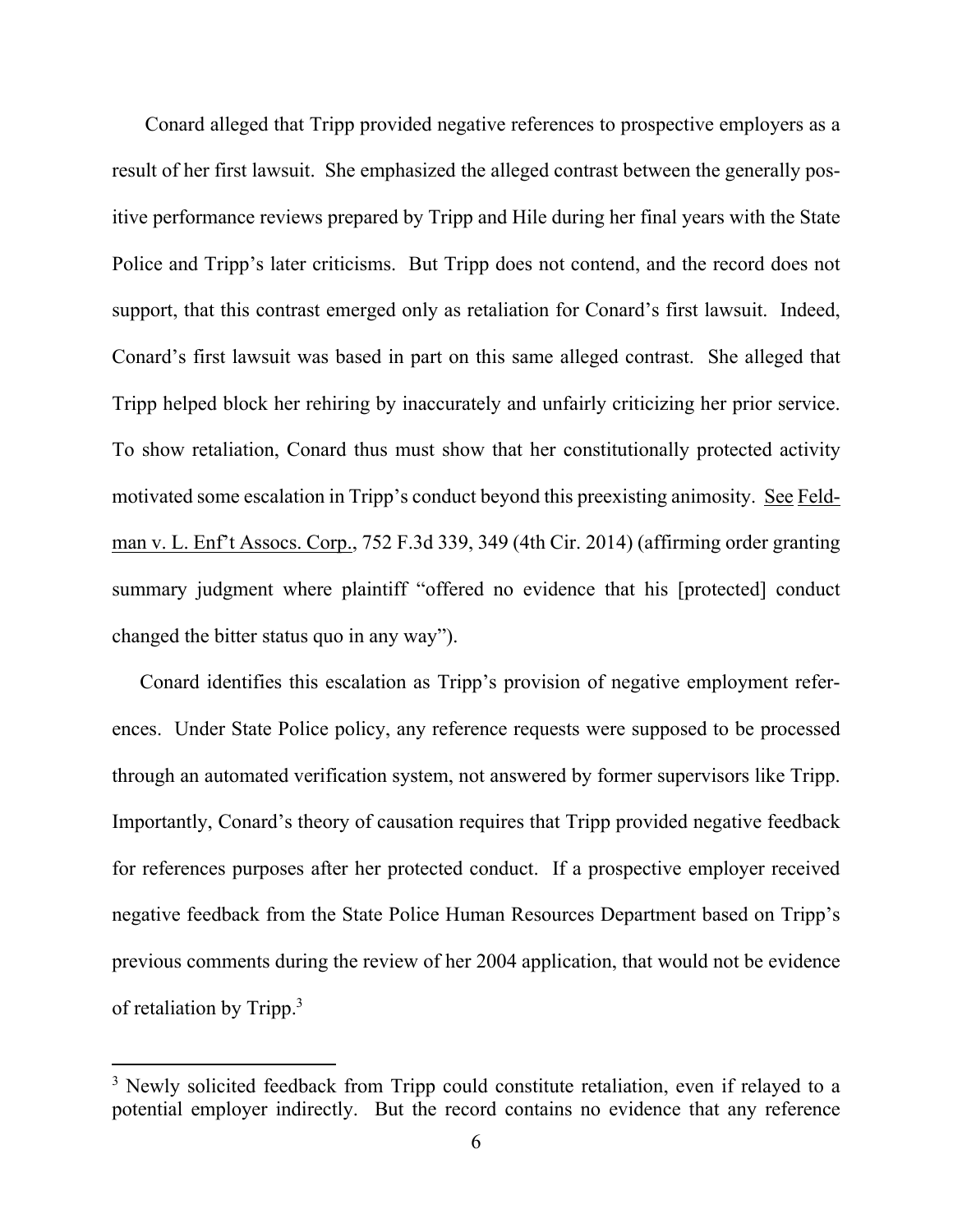In opposing summary judgment, Conard relied in part on the alleged statements by Tripp to Joseph DePietro to support her theory of causation. Pl.'s Br. in Opp'n 12, ECF No. 86. DePietro is a former Pennsylvania state trooper who now works as a private investigator. Conard hired him to serve the defendants with this lawsuit and to investigate negative references being given to potential employers. DePietro arranged to meet Tripp and Hile in the parking lot of a grocery store to serve the lawsuit. According to DePietro, Tripp was hostile, commented that "this is round two," and asked if DePietro had ever met Conard.<sup>4</sup> Conard later asked DePietro to consider her for a position with his business. He declined, citing Tripp's comments. Although Tripp's comments may have affected Conard's chances of employment with DePietro, Tripp had no reason to believe that DePietro was a potential employer or that his comments to DePietro would have any effect on Conard. For these reasons, we agree with the District Court that these comments cannot be reasonably understood as a negative employment reference, or indeed any form of retaliatory action.

Conard also relied on statements that she claimed Tripp made to a Ms. O'Connor. DePietro reported that he interviewed O'Connor in late 2015. O'Connor ran a traveling

provided by the State Police Department of Human Resources involved new feedback from Tripp. Notably, Tripp's negative views might also be accessible to potential employers through the publicly available records of Conard's first lawsuit. See Pl.'s Unsworn Declaration 13, ECF No. 19 (alleging that a potential employer found one of the judicial opinions on the internet).

<sup>&</sup>lt;sup>4</sup> In a report Conard submitted to the District Court in response to the defendants' motion to dismiss, DePietro represented that he engaged in conversation with Tripp and asked him "what this was all about," leading to the cited comments. Pl.'s Ex. Part I 17, ECF No. 20.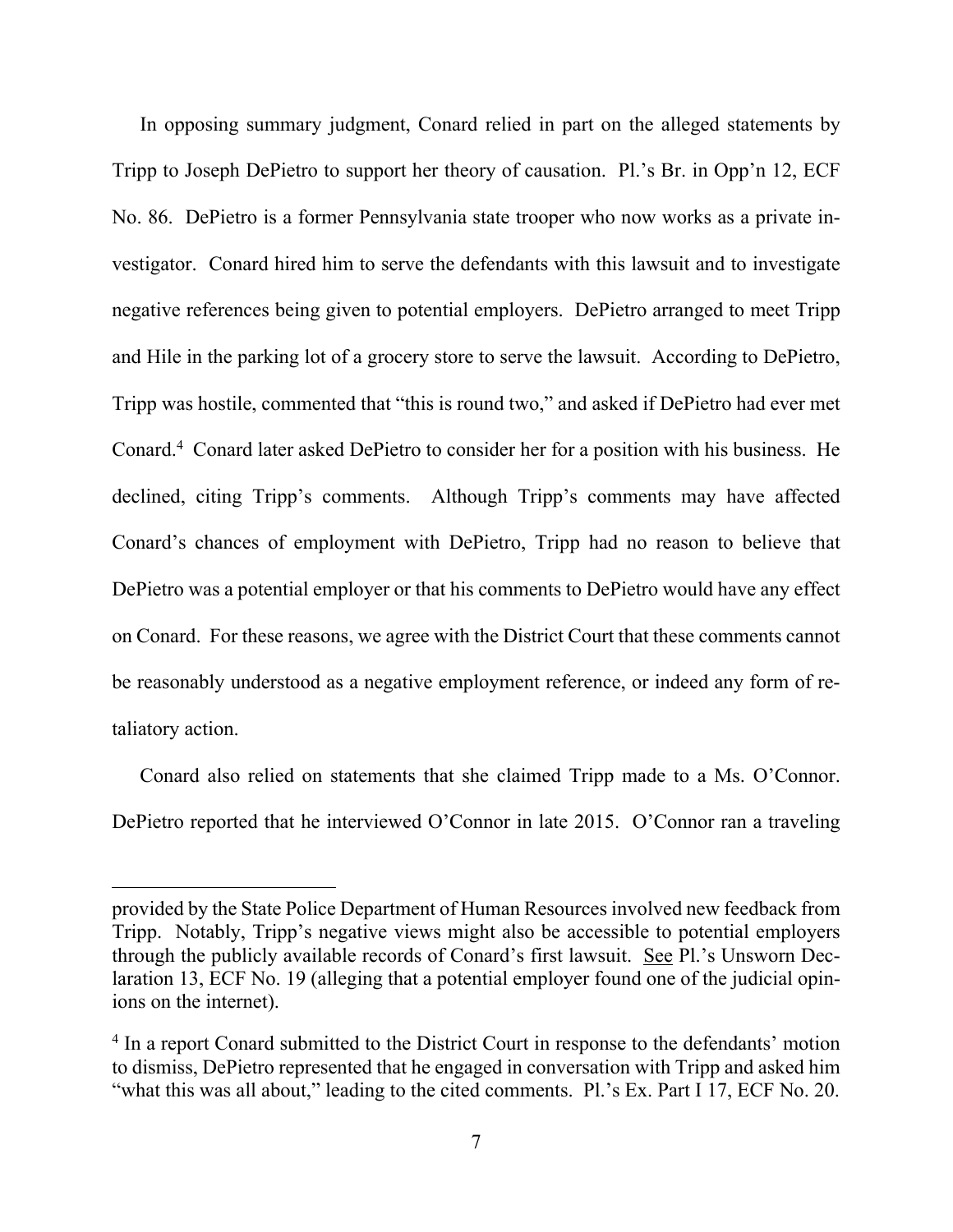retail business, and Conard applied for employment. According to DePietro, O'Connor checked Conard's references and received a negative reference from Tripp. DePietro claims that he had O'Connor sign a notarized statement which he provided to Conard. But DePietro reports that Conard has since misplaced that document.<sup>5</sup>

We agree with the District Court that DePietro's account of O'Connor's statements is hearsay evidence that could not be considered. "The rule in this circuit is that hearsay statements can be considered on a motion for summary judgment if they are capable of being admissible at trial." Fraternal Order of Police, Lodge 1 v. City of Camden, 842 F.3d 231, 238 (3d Cir. 2016) (alterations omitted) (quoting Stelwagon Mfg. Co. v. Tarmac Roofing Sys., 63 F.3d 1267, 1275 n.17 (3d Cir. 1995)). The proponent of such evidence must explain the admissible form that is anticipated. Id. Conard has provided no evidence that O'Connor would not be available for trial and has identified no hearsay exception that would permit DePietro to testify as to O'Connor's alleged statement.

Absent the statements to DePietro and O'Connor, the record contains no evidence of direct statements specifically by Tripp to potential employers after the first lawsuit. Conard's contention that Tripp provided negative references in that time period is thus circumstantial and relies on speculative inferences from evidence referring generally to negative references or references provided by the State Police. Even assuming that a jury could reasonably find that Tripp did in fact provide such references, other evidence,

<sup>&</sup>lt;sup>5</sup> Neither Conard nor DePietro have explained why they have not attempted to replace the lost statement or provided any further information concerning Ms. O'Connor, such as her full name, any contact information, or the name of her business.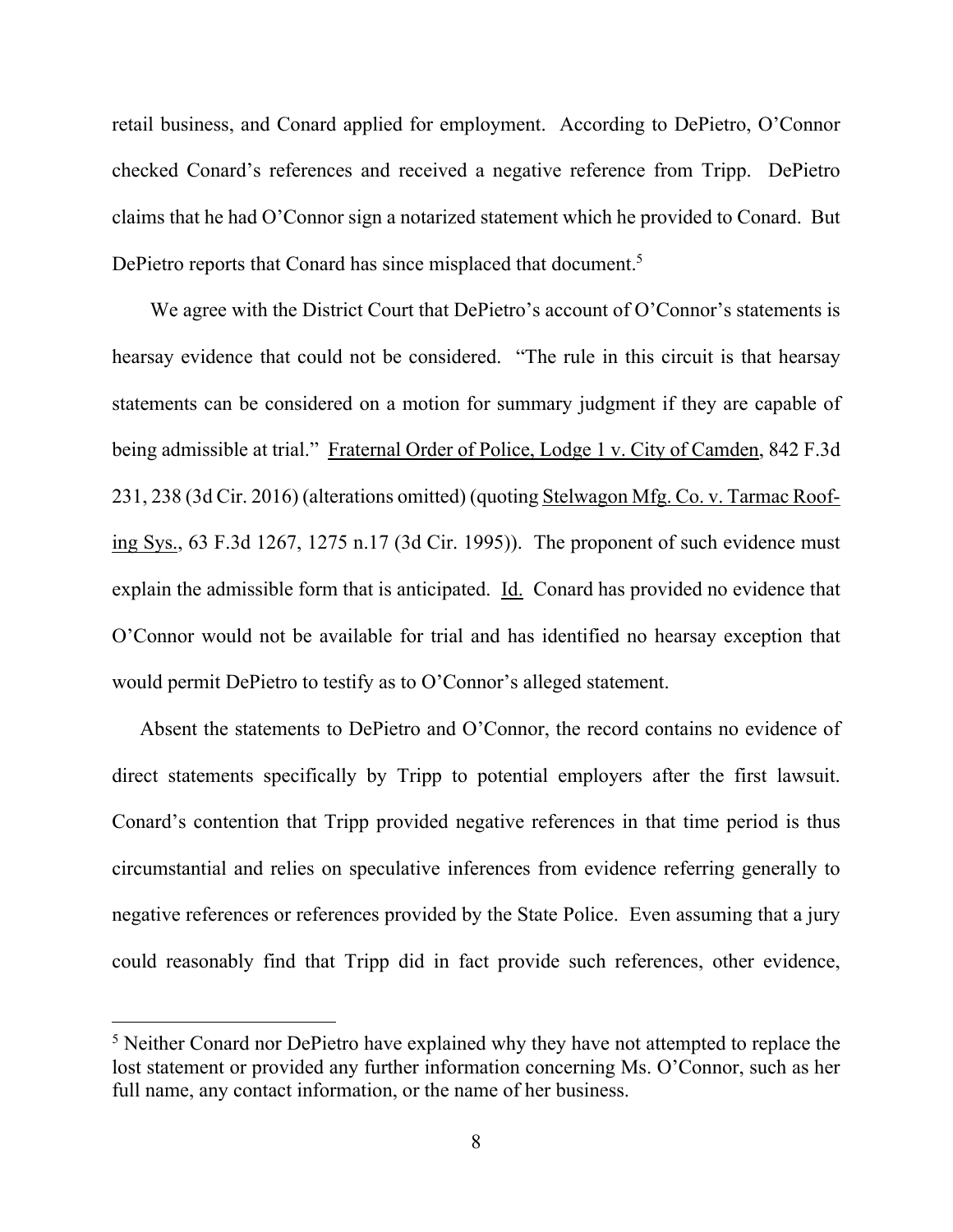including reports by professional reference check company Allison & Taylor, produces a causation problem. Conard retained Allison & Taylor four times, in 2005, 2011, 2013, and 2014, to check her references with the State Police. According to the firm's reports, Tripp provided a negative reference to them regarding Conard in April 2005. In the later years, he declined to provide a reference, citing either State Police policy or his personal preference.<sup>6</sup> To the extent that the negative reference predates Conard's protected activity, it fatally undermines her theory of causation. The defendants highlighted this point before the District Court. Defs.' Br. in Supp. of Summ. J. 12, ECF No. 80; Defs.' Br. in Supp. of Defs.' Partial Objs. 6, 9, ECF No. 90. Conard, through her then-counsel, did not respond to this argument, and the District Court relied on it. Mem. 12, 14-15, ECF No. 91.

On appeal, Conard argues for the first time that Tripp could have retaliated in April 2005 because he would have been aware that she threatened to file a lawsuit in her communications with the State Police.<sup>7</sup> She relies on an alleged statement she made by phone to Jason Wiley with the State Police Human Resources Department and a letter she sent in February 2005 to the State Police Department of Human Resources requesting that the denial of her application be reconsidered. The letter contains an indication of a courtesy

<sup>&</sup>lt;sup>6</sup> Unbeknownst to Tripp, he was not communicating with a genuine prospective employer.

 $7$  Conard has not previously identified any threat to file a lawsuit as protected conduct, but that position is at minimum reasonable. See Anderson v. Davila, 125 F.3d 148, 162–63 (3d Cir. 1997) (explaining that allowing harassment of one who announced an intention to file a lawsuit would render the right to petition useless); Watson, 834 F.3d at 422-23 (declining to draw any distinction for retaliation purposes between declaring an intent to file a grievance and actually filing).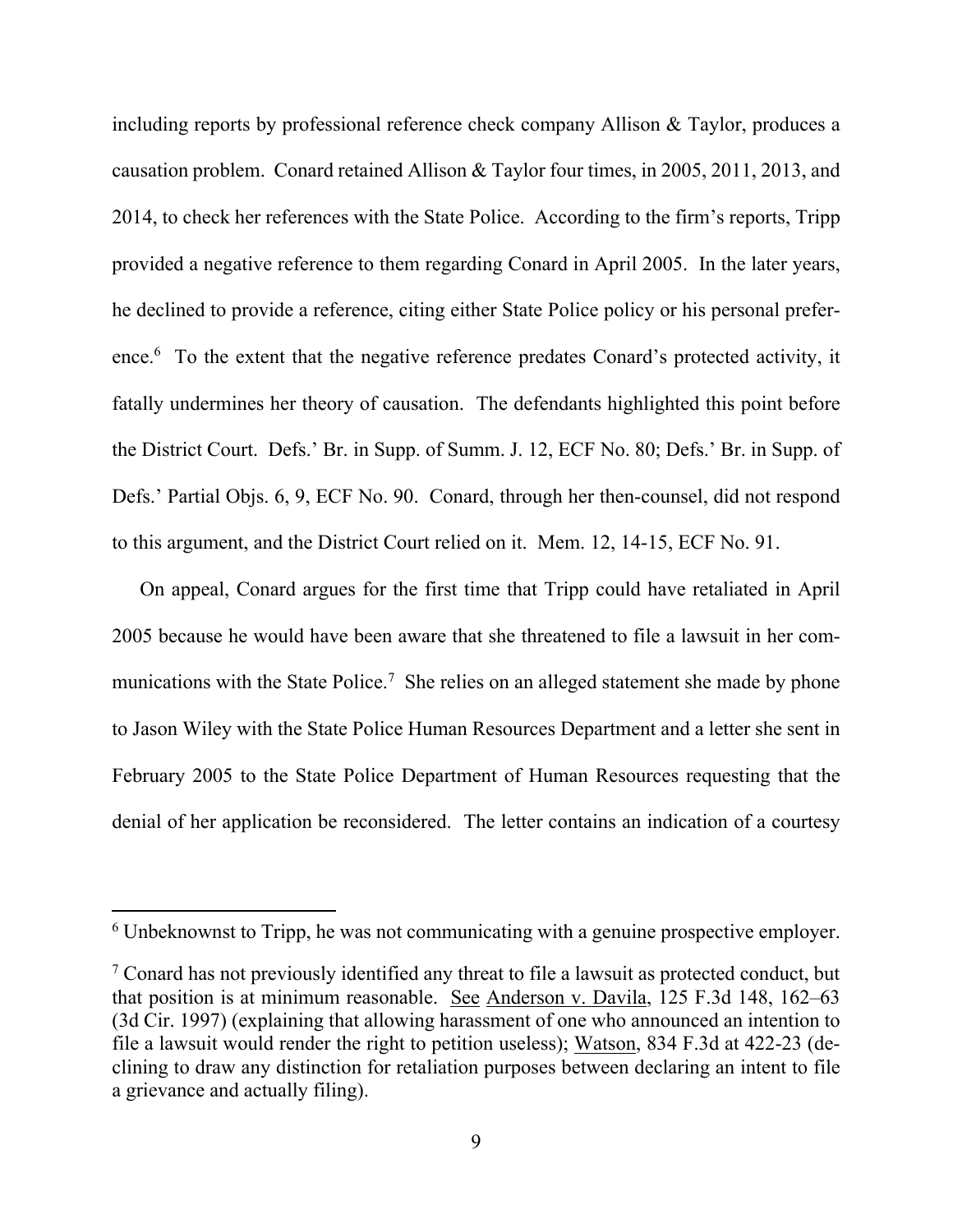copy to an attorney. See App. III 69, 3d Cir. ECF No. 13. But the letter was not submitted to the District Court at any stage of this litigation, and we cannot consider it.<sup>8</sup> See In re Capital Cities, 913 F.2d at 96. Conard's alleged statement to Wiley is reflected in her deposition testimony, which the defendants submitted with their statement of undisputed material facts. See ECF No. 81-1 at 36-37, 51-52. Conard did not cite this testimony or any portion of her deposition testimony in her opposition to the defendants' motion for summary judgment. See Fed. R. Civ. P.  $56(c)(1)(A)$ .

"It is well-established that arguments raised for the first time on appeal are not properly preserved for appellate review." Simko v. U.S. Steel Corp., 992 F.3d 198, 205 (3d Cir. 2021). Conard did not argue to the District Court that Tripp was aware of any protected conduct in April 2005, so she has forfeited that argument. See id. We may consider forfeited arguments only under truly exceptional circumstances, and Conard has not identified such circumstances here.<sup>9</sup> Id. at 205-06. On the record and arguments before the District Court, a jury could not reasonably rule for Conard on causation.10

<sup>&</sup>lt;sup>8</sup> Conard mentioned the letter in her deposition testimony but did not mention copying an attorney. See ECF No. 81-1 at 36-37.

 $9$  This is especially true given her failure to comply with Local Rule 56.1 before the District Court.

<sup>&</sup>lt;sup>10</sup> Even if we considered Conard's new argument, her theory of causation would require a jury to determine that Tripp actually became aware of the threatened lawsuit, would not have responded to Allison & Taylor in 2005 absent that threat, and continued to provide negative references to prospective employers years later, notwithstanding the contrary evidence of the later Allison & Taylor reports. But we need not decide whether a jury could reasonably reach those conclusions from the summary judgment record.